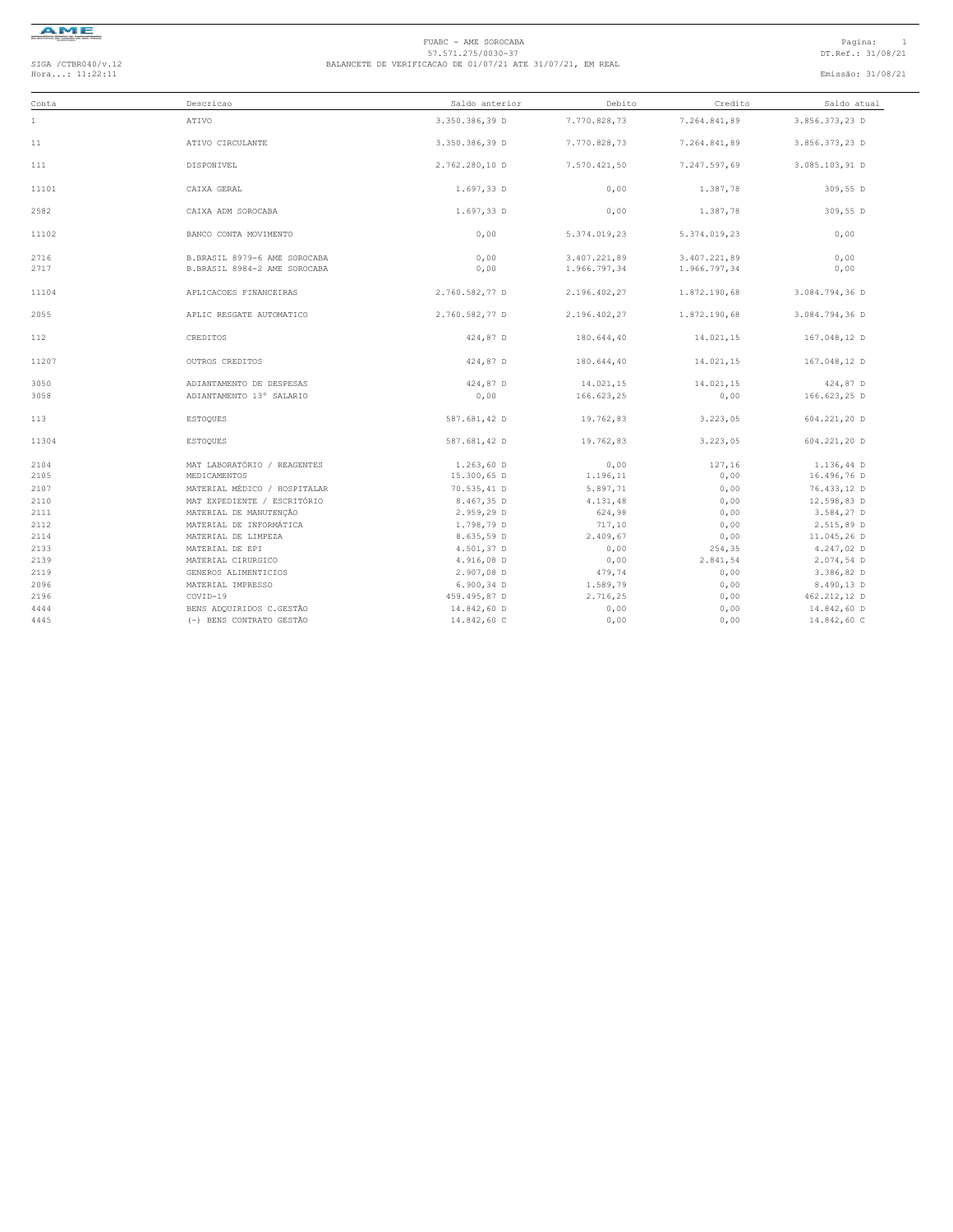

| Conta | Descricao                              | Saldo anterior | Debito       | Credito      | Saldo atual    |
|-------|----------------------------------------|----------------|--------------|--------------|----------------|
| 2     | PASSIVO                                | 2.263.577,97 C | 2.108.247,09 | 1.989.647,62 | 2.144.978,50 C |
| 21    | PASSIVO CIRCULANTE                     | 1.615.750,79 C | 2.108.247,09 | 1.989.647,62 | 1.497.151,32 C |
| 211   | EXIGIVEL A CURTO PRAZO                 | 1.615.750,79 C | 2.108.247,09 | 1.989.647,62 | 1.497.151,32 C |
| 21102 | OBRIGAÇÕES C/FORNECEDORES              | 187.143,49 C   | 998.200,98   | 989.174,78   | 178.117,29 C   |
| 5086  | FORNECEDOR / PREST.SERVICOS            | 187.143,49 C   | 998.200,98   | 989.174,78   | 178.117,29 C   |
| 21103 | OBRIGAÇÕES FISCAIS C/ FORNECEDORES     | 46.925,75 C    | 40.651,72    | 19.565,91    | 25.839,94 C    |
| 5019  | IRRF S/SERVICO A RECOLHER              | 9.962, 20 C    | 9.962,21     | 4.730,39     | 4.730,38 C     |
| 5058  | INSS S/SERVIÇO A RECOLHER              | 66,00 C        | 66,00        | 66,00        | 66,00 C        |
| 5091  | ISSON S/SERVICO A RECOLHER             | 6.274,08 C     | 0,00         | 0,00         | 6.274,08 C     |
| 5093  | COFINS S/SERVICO A RECOLHER            | 30.623,47 C    | 30.623,51    | 14.769,52    | 14.769,48 C    |
| 21104 | OBRIGAÇÕES COM PESSOAL                 | 1.047.460,47 C | 908.582,41   | 797.521,51   | 936.399,57 C   |
| 5002  | SALARIOS A PAGAR                       | 0,00           | 636.621,43   | 636.621,43   | 0,00           |
| 5037  | PENSÃO ALIMENTICIA A PAGAR             | 0,00           | 2.501,65     | 2.501,65     | 0,00           |
| 5064  | RESCISÃO DE CONTRATO A PAGAR           | 6.625,97 C     | 27.490,19    | 20.864,22    | 0,00           |
| 5022  | PROVISAO DE FERIAS                     | 817.573,50 C   | 56.788,13    | 81.573,03    | 842.358,40 C   |
| 5026  | PROVISAO 13° SALARIO                   | 223.261,00 C   | 185.181,01   | 55.961,18    | 94.041,17 C    |
| 21105 | OBRIGAÇÕES SOCIAIS C/PESSOAL           | 85.616.69 C    | 85.892,42    | 90.304,16    | 90.028,43 C    |
| 5054  | IRRF S/FOLHA A RECOLHER                | 31.119,97 C    | 31.119,97    | 33.977,48    | 33.977,48 C    |
| 5080  | CONTRIBUICÃO SINDICAL A RECOLHER       | 90.00C         | 0,00         | 0,00         | 90,00 C        |
| 5039  | INSS S/FOLHA A RECOLHER                | 54.406,72 C    | 54.772,45    | 56.326,68    | 55.960,95 C    |
| 21106 | ENCARGOS COM PESSOAL                   | 47.247,88 C    | 47.247,88    | 49.089,85    | 49.089,85 C    |
| 5001  | FGTS S/FOLHA A RECOLHER                | 47.247,88 C    | 47.247,88    | 48.275,53    | 48.275,53 C    |
| 5065  | FGTS S/RESCISÃO DE CONTRATO A RECOLHER | 0,00           | 0,00         | 814,32       | 814,32 C       |
| 21199 | OBRIGAÇÕES DIVERSAS                    | 201.356,51 C   | 27.671,68    | 43.991,41    | 217.676,24 C   |
| 5062  | RATEIO ADM A PAGAR                     | 26.134,48 C    | 26.134,48    | 19.598,97    | 19.598,97 C    |
| 5057  | EMPRESTIMO RECEBIDO ALMOXARIFADO       | 173.684,83 C   | 0,00         | 22.063,74    | 195.748,57 C   |
| 5032  | TRANSF INTERNAS A PAGAR                | 1.537,20 C     | 1.537,20     | 2.328,70     | 2.328,70 C     |
| 28    | PATRIMONIO LIQUIDO                     | 647.827,18 C   | 0,00         | 0,00         | 647.827,18 C   |
| 281   | PATRIMONIO LIQUIDO                     | 647.827,18 C   | 0,00         | 0,00         | 647.827,18 C   |
| 28101 | PATRIMONIO LIQUIDO                     | 647.827,18 C   | 0,00         | 0,00         | 647.827,18 C   |
| 9900  | PATRIMONIO SOCIAL                      | 1.452.408,08 C | 0,00         | 0,00         | 1.452.408,08 C |
| 9911  | AJUSTE EXERC ANTERIORES                | 804.580.90 D   | 0,00         | 0.00         | 804.580,90 D   |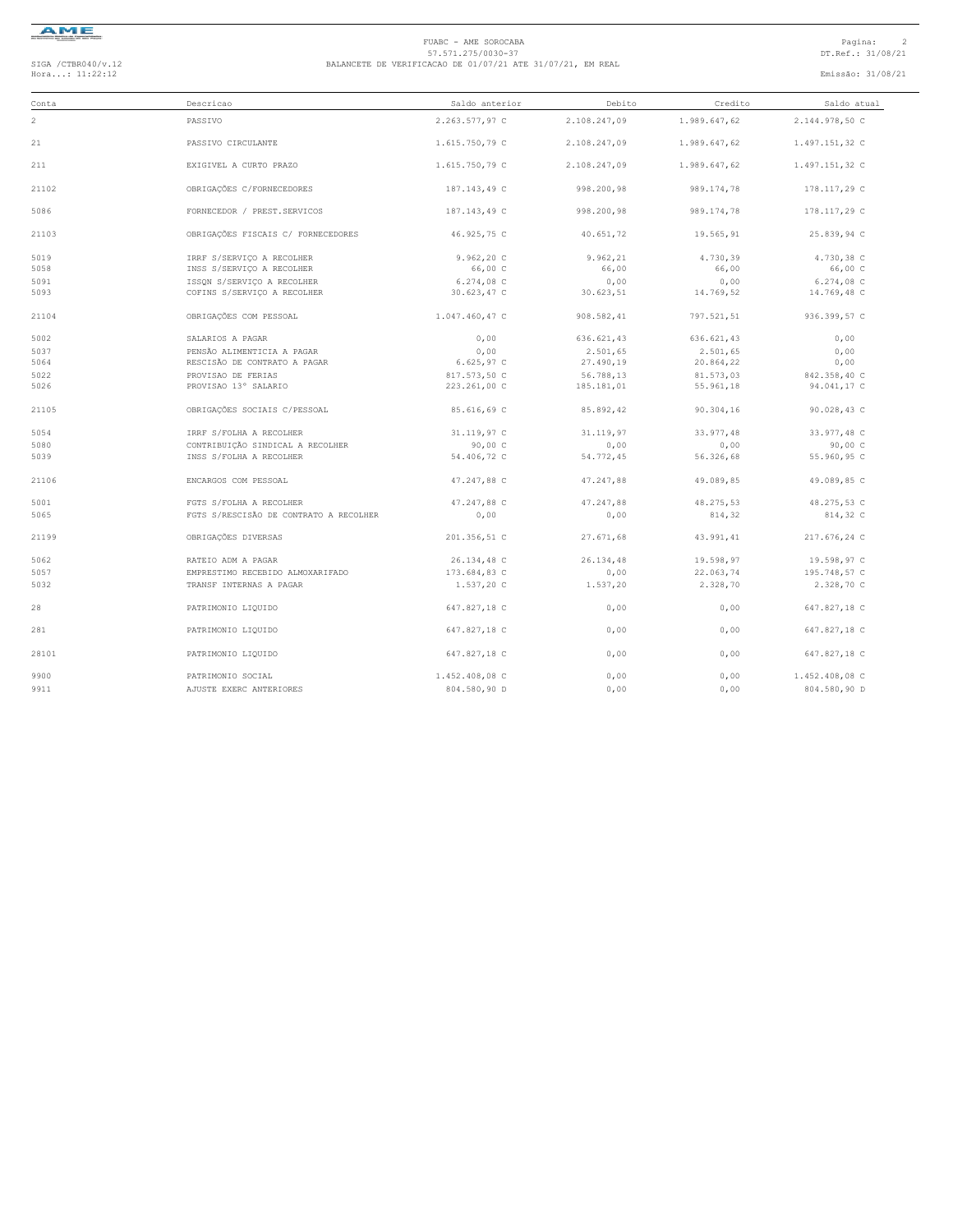

| Conta | Descricao                 | Saldo anterior  | Debito | Credito      | Saldo atual     |  |
|-------|---------------------------|-----------------|--------|--------------|-----------------|--|
| 3     | RECEITAS                  | 11.349.520,31 C | 30,00  | 2.257.649,91 | 13.607.140,22 C |  |
| 32    | RECEITAS DE SAUDE         | 11.338.082,29 C | 0,00   | 2.250.127,71 | 13.588.210,00 C |  |
| 323   | CONVENIOS HOSPITALARES    | 7.393.217,76 C  | 0,00   | 1.000.753,31 | 8.393.971,07 C  |  |
| 32302 | GOVERNO DO ESTADO DE SP   | 7.393.217,76 C  | 0,00   | 1.000.753,31 | 8.393.971,07 C  |  |
| 6311  | AME SOROCABA              | 7.393.217,76 C  | 0,00   | 1.000.753,31 | 8.393.971,07 C  |  |
| 324   | RECEITAS PANDEMIAS        | 3.944.864,53 C  | 0,00   | 1.249.374,40 | 5.194.238,93 C  |  |
| 32401 | ENFRENTAMENTO CORONAVIRUS | 3.944.864,53 C  | 0,00   | 1.249.374,40 | 5.194.238,93 C  |  |
| 6302  | REPASSE COVID-19          | 3.944.864,53 C  | 0,00   | 1.249.374,40 | 5.194.238,93 C  |  |
| 33    | RECEITAS FINANCEIRAS      | 11.061,74 C     | 0,00   | 6.819,58     | 17.881,32 C     |  |
| 331   | APLICAÇÕES FINANCEIRAS    | 11.061,74 C     | 0,00   | 6.819,58     | 17.881,32 C     |  |
| 33101 | JUROS DE APLICAÇÃO        | 11.061,74 C     | 0,00   | 6.819,58     | 17.881,32 C     |  |
| 6054  | JUROS DE APLICACAO        | 11.061,74 C     | 0,00   | 6.819,58     | 17.881,32 C     |  |
| 34    | RECEITAS NÃO OPERACIONAIS | 376,28 C        | 30,00  | 702,62       | 1.048,90C       |  |
| 341   | REC NÃO ASSISTENCIAIS     | 376,28 C        | 30,00  | 702,62       | 1.048,90 C      |  |
| 34199 | OUTRAS RECEITAS           | 376,28 C        | 30,00  | 702,62       | 1.048,90 C      |  |
| 6009  | DESCONTOS OBTIDOS         | 376,28 C        | 30,00  | 702,62       | 1.048,90C       |  |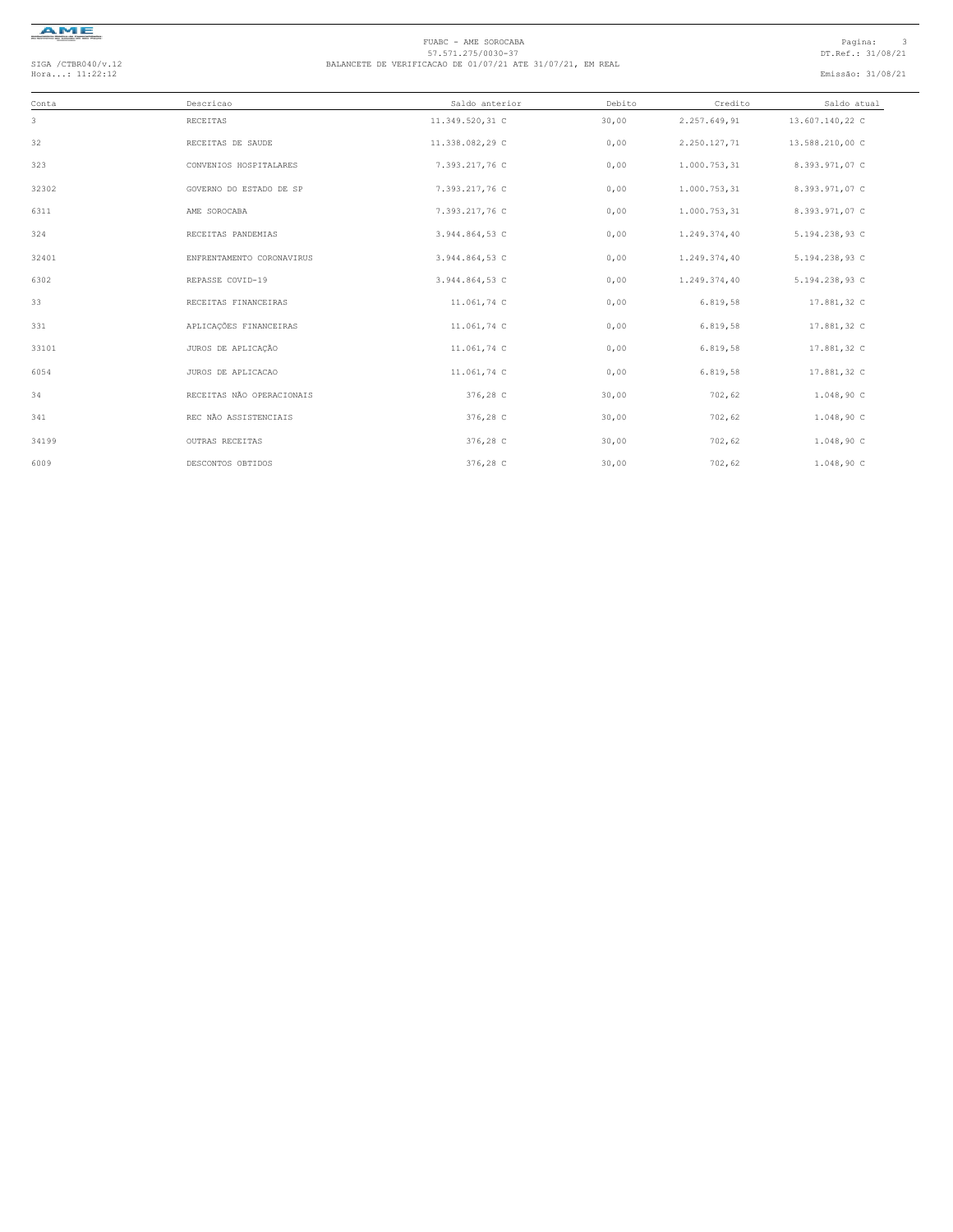

| Conta          | Descricao                                            | Saldo anterior             | Debito                | Credito        | Saldo atual                |
|----------------|------------------------------------------------------|----------------------------|-----------------------|----------------|----------------------------|
| $\overline{4}$ | CUSTOS                                               | 10.262.711,89 D            | 1.977.718,50          | 344.684,90     | 11.895.745,49 D            |
| 41             | DESPESAS OPERACIONAIS                                | 10.262.711,89 D            | 1.977.718,50          | 344.684,90     | 11.895.745,49 D            |
| 411            | DESPESAS COM MATERIAIS                               | 1.118.223,39 D             | 282.594,64            | 24.904,49      | 1.375.913,54 D             |
| 41101          | MATERIAL HOSPIT/AMBULAT                              | 1.006.004,75 D             | 259.700,35            | 17.170,58      | 1.248.534,52 D             |
| 7003           | MATERIAL DE AMBULATORIO                              | 5.050,54 D                 | 192,00                | 0,00           | 5.242,54 D                 |
| 7004           | MATERIAL CIRURGICO                                   | 58.567,62 D                | 5.005,26              | 0,00           | 63.572,88 D                |
| 7008           | MATERIAL DE LABORATORIO                              | 3.002,06 D                 | 127,16                | 0,00           | 3.129,22 D                 |
| 7009           | MAT DE LIMPEZA E HIGIENE                             | 51.636,46 D                | 6.861,72              | 2.409,67       | 56.088,51 D                |
| 7011           | UNIFORMES E ROUPARIAS                                | 654,50 D                   | 654,50                | 684,50         | 624,50 D                   |
| 7018<br>7019   | MEDICAMENTOS<br>GASES MEDICINAIS                     | 110.585,25 D               | 10.077,27             | 1.196,11       | 119.466,41 D               |
| 7025           | INSTRUMENTOS CIRURGICOS                              | 11.081,62 D<br>0,00        | 5.798,52<br>1,700,00  | 0,00<br>0,00   | 16.880,14 D<br>1.700,00 D  |
| 7033           | MAT MEDICO HOSPITALAR                                | 197.590,42 D               | 51.943,49             | 6.142, 20      | 243.391,71 D               |
| 7035           | NUTRIÇÃO ENTERAL                                     | 13,97 D                    | 498,27                | 0,00           | 512,24 D                   |
| 7036           | ORTESE E PROTESE                                     | 0,00                       | 316,30                | 0,00           | 316,30 D                   |
| 7535           | MATERIAL DE HOTELARIA                                | $1.100, 91$ D              | 0,00                  | 0,00           | $1.100, 91$ D              |
| 7533           | PECAS E ACESSORIOS                                   | 4.816,71 D                 | 4.225,80              | 0,00           | 9.042, 51D                 |
| 7027           | MATERIAL DE ENFERMAGEM                               | 9.070,94 D                 | 0,00                  | 0,00           | $9.070, 94$ D              |
| 7037           | MATERIAL DE HIGIENE                                  | 8.325,36 D                 | 3.818,75              | 4.021,85       | 8.122,26 D                 |
| 7049           | MATERIAL COVID-19                                    | 544.508,39 D               | 168.481,31            | 2.716,25       | 710.273,45 D               |
| 41102          | MATERIAL CONSUMO ADMINISTRATIVO                      | 112.218,64 D               | 22.894,29             | 7.733.91       | 127.379.02 D               |
|                |                                                      |                            |                       |                |                            |
| 7002           | GENEROS ALIMENTICIOS                                 | 27.413,95 D                | 4.637,57              | 479,74         | 31.571,78 D                |
| 7005           | MATERIAL DE CONSUMO                                  | 10.762,81 D                | 1.380,00              | 0,00           | 12.142.81 D                |
| 7007           | MATERIAL EXPEDIENTES E ESCRITORIOS                   | 39.384,54 D                | 8.913,53              | 4.322,30       | 43.975,77 D                |
| 7559           | PLACAS E SINALIZAÇÃO                                 | $1.524,00$ D               | 0,00                  | 0,00           | $1.524,00$ D               |
| 7012<br>7016   | UTENSILIOS DE COPA                                   | 2.145,88 D                 | 892,86                | 0,00           | 3.038,74 D                 |
| 7020           | COMBUSTIVEIS E LUBRIFICANTES<br>MAT PARA INFORMATICA | 200,02 D<br>$9.164,08$ D   | 0,00<br>573,10        | 0,00<br>717,10 | 200,02 D<br>$9.020,08$ D   |
| 7023           | MAT PREVEN DE ACIDENTES                              | $4.304,03$ D               | 575,05                | 0,00           | 4.879,08 D                 |
| 7024           | MAT INST CONTRA INCENDIO                             | 1.770,00 D                 | 0,00                  | 0,00           | 1.770,00 D                 |
| 7029           | FERRAMENTAS E UTENSILIOS                             | 374,00 D                   | 240,90                | 0,00           | 614,90 D                   |
| 7030           | APARELHOS ELETR ELETRON                              | 401,51 D                   | 0,00                  | 0,00           | 401,51 D                   |
| 8003           | CONSERVAÇÃO E REPAROS                                | 9.877,55 D                 | 3.648,88              | 624,98         | 12.901,45 D                |
| 7038           | MATERIAL IMPRESSO                                    | 4.896,27 D                 | 2.032, 40             | 1.589,79       | 5.338,88D                  |
| 412            | PRESTADORES DE SERVIÇOS                              | 4.814.662,98 D             | 663.413,60            | 9.321,43       | 5.468.755,15 D             |
| 41201          | MANUT/PREVENÇÃO / INSTAL                             | 30.738,48 D                | 5.144,93              | 210,01         | 35.673,40 D                |
| 7502           | ACESSORIOS E EQUIPAM HOSPITALAR                      | 714,00 D                   | 500,00                | 0,00           | $1.214,00$ D               |
| 7505           | CONS PREDIAL ELETR/HIDR                              | 834,35 D                   | 1.555,03              | 210,01         | 2.179,37 D                 |
| 7507           | CONSERVAÇÃO DE APARELHOS                             | 9.466, 82D                 | 3.089,90              | 0,00           | 12.556,72 D                |
| 7677           | SERV CONSERVACAO E REPAROS                           | 14.524,00 D                | 0,00                  | 0,00           | 14.524,00 D                |
| 7683           | COVID-19                                             | 5.199,31 D                 | 0,00                  | 0,00           | 5.199,31 D                 |
| 41202          | SERVICOS HOSPIT/AMBULAT                              | 3.738.428,18 D             | 367.701,13            | 0,02           | 4.106.129,29 D             |
| 7520           | SERV TECN HOSPITALARES                               | 1.598.185.25 D             | 180.857,00            | 0,00           | 1.779.042,25 D             |
| 7537           | TAXA DE REMOÇÃO DE PACIENTES                         | 0,00                       | 3.500,00              | 0,00           | $3.500,00$ D               |
| 7547           | LOCACÃO DE CILINDROS                                 | 121.955,40 D               | 0,00                  | 0,00           | 121.955,40 D               |
| 7562           | SERV FISIOTERAPIA                                    | 0,00                       | 26.000,00             | 0,00           | 26.000,00 D                |
| 7564           | SERV ENDOSCOPIA                                      | 193.500,00 D               | 0,00                  | 0,00           | 193.500,00 D               |
| 7567           | SERV VIGILANCIA                                      | $1.680,00$ D               | 336,00                | 0,01           | 2.015,99 D                 |
| 7563           | SERV NEFROLOGIA                                      | 26.435,00 D                | 22.360,01             | 0,00           | 48.795,01 D                |
| 7573           | SERV CARDIOLOGIA                                     | 225.406,50 D               | 12.262,40             | 0,00           | 237.668,90 D               |
| 7589           | SERV SEGURANÇA TRABALHO                              | 11.036,10 D                | 4.619,40              | 0,01           | 15.655,49 D                |
| 7596           | SERV LOCAÇÃO EQUIP HOSPITALAR                        | 54.829,51 D                | 13.900,00             | 0,00           | 68.729,51 D                |
| 7612           | SERV OFTALMOLOGIA                                    | 294.599,77 D               | 18.098,82             | 0,00           | 312.698,59 D               |
| 7614<br>7621   | SERV ANESTESIOLOGIA<br>SERV ELETRONEUROMIOGRAFIA     | 93.389,99 D<br>73.205,00 D | 4.770,00<br>11.800,00 | 0,00<br>0,00   | 98.159,99 D<br>85.005,00 D |
| 7551           | SERV PNEUMOLOGIA                                     | $0,01$ D                   | 0,00                  | 0,00           | $0,01$ D                   |
|                |                                                      |                            |                       |                |                            |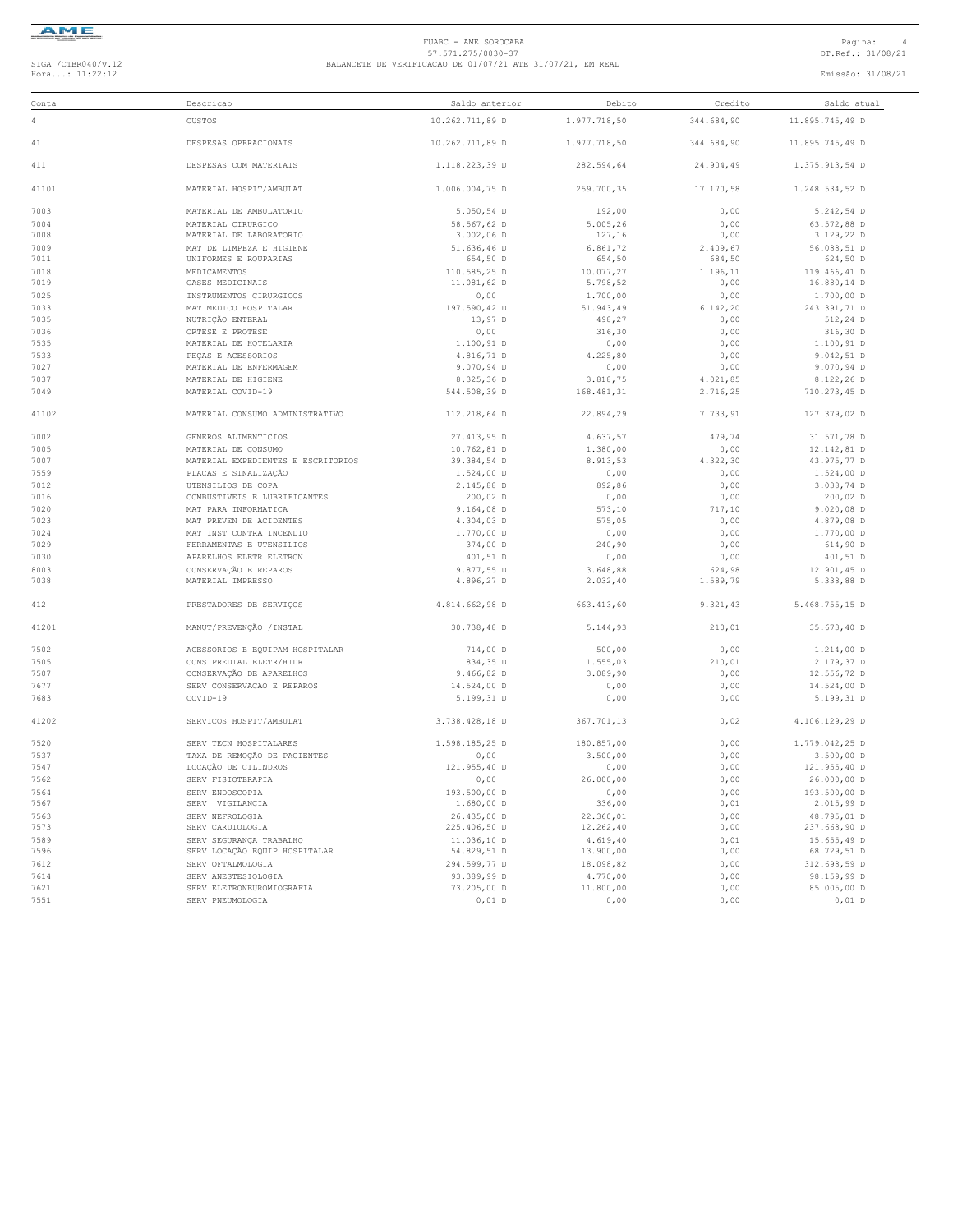

|       | Descricao                             | Saldo anterior             |                |              |                |
|-------|---------------------------------------|----------------------------|----------------|--------------|----------------|
| Conta |                                       |                            | Debito         | Credito      | Saldo atual    |
| 7552  | SERV ENDOCRINOLOGIA                   | 108.675,49 D               | 11.044,00      | 0,00         | 119.719,49 D   |
| 7555  | SERV UROLOGIA                         | 190.985,02 D               | 11.600,00      | 0,00         | 202.585,02 D   |
| 7556  | SERV MASTOLOGIA                       | 60.080,00 D                | 6.630,00       | 0,00         | 66.710,00 D    |
| 7557  | SERV ORTOPEDIA                        | 82.249,97 D                | 3.570,00       | 0,00         | 85.819,97 D    |
| 7571  | SERV DERMATOLOGIA                     | 153.470,00 D               | 0,00           | 0,00         | 153.470,00 D   |
| 7572  | SERV OTORRINO                         | 89.148,97 D                | 8.307,00       | 0,00         | 97.455,97 D    |
| 7578  | SERV NEUROLOGIA                       | 82.126,30 D                | 7.313,50       | 0,00         | 89.439,80 D    |
| 7604  | SERV GASTROENTEROLOGIA                | 48.446,00 D                | 4.633,00       | 0,00         | 53.079,00 D    |
| 7647  | SERV GINECOLOGIA                      | 0,00                       | 10.600,00      | 0,00         | $10.600,00$ D  |
| 7684  | SERV COVID-19                         | 229.023,90 D               | 5.500,00       | 0,00         | 234.523,90 D   |
| 41203 | APOTO TECNICO                         | 608.529,40 D               | 202.902,77     | 5,60         | 811.426,57 D   |
| 7583  | SERV MANUTENÇÃO PREDIAL               | 20.320,00 D                | 0,00           | 0,00         | 20.320,00 D    |
| 7586  | SERV LAVANDERTA HOSPITALAR            | 25.046,14 D                | 13.656,75      | 0,00         | 38.702,89 D    |
| 7588  | SERV MOTORISTA                        | 5.065.39D                  | 743,06         | 0,00         | 5.808,45 D     |
| 7594  | SERV REFEITORIO                       | 0,00                       | 19.140,00      | 5,60         | 19.134,40 D    |
| 7628  | SERV ESTERILIZAÇÃO                    | 4.099,74 D                 | 1.653,86       | 0,00         | $5.753,60$ D   |
| 7629  | SERV RESIDUO HOSPITALAR               | 8.443,39 D                 | 5.179,18       | 0,00         | 13.622,57 D    |
| 7630  | SERV CONTROLE QUALIDADE               | 1.039,22 D                 | 760,00         | 0,00         | 1.799,22 D     |
| 7582  | ENGENHARIA CLINICA                    | 0,00                       | 1.660,00       | 0,00         | $1.660,00$ D   |
| 7581  | SERV DE PORTARIA                      | 980,00 D                   | 0,00           | 0,00         | 980,00 D       |
| 7636  | SERV VIGILANCIA                       | 336,00 D                   | 0,00           | 0,00         | 336,00 D       |
| 7637  | SERV TELEFONIA                        | 0,00                       | 530,00         | 0,00         | 530,00 D       |
| 7545  | SERV MANUT EOUIPAMENTOS               | 11.526,14 D                | 1,117,00       | 0,00         | 12.643.14 D    |
| 7639  | SERV TRATAMENTO DE ÁGUA               | 2.487,44 D                 | 647,24         | 0,00         | 3.134,68 D     |
| 7640  | SERV LOCAÇÃO EQUIP. INFORMATICA       |                            |                |              | 4.660,98 D     |
| 7650  | SERV DESINSETIZAÇÃO E DESRATIZAÇÃO    | 3.889,51 D<br>$1.800,00$ D | 771,47<br>0,00 | 0,00<br>0,00 | 1.800,00 D     |
| 7652  | SERV LOCAÇÃO APARELHOS / EQUIPAMENTOS | 5.640,00 D                 |                | 0,00         | 5.640,00 D     |
|       |                                       |                            | 0,00           |              |                |
| 7686  | SERV TERCEIROS COVID-19               | 517.856,43 D               | 157.044,21     | 0,00         | 674.900,64 D   |
| 41204 | SERV ADMINISTRATIVOS                  | 436.966,92 D               | 87.664,77      | 9.105,80     | 515.525,89 D   |
| 7616  | SERV AUDIT/CONSULT/ASSESSORIA         | 340,00 D                   | 0,00           | 0,00         | 340,00 D       |
| 7598  | DESPESAS COM ALUGUEIS                 | 42.171,54 D                | 18.382,47      | 0,00         | 60.554,01 D    |
| 7558  | SERV INFORMAT/PROC. DADOS             | 241.334,67 D               | 46.071,40      | 9.105,80     | 278.300,27 D   |
| 8001  | DESPESAS COM CONDUÇÃO                 | 3.944,66 D                 | 0,00           | 0,00         | 3.944,66 D     |
| 7530  | SERV TEC ADMINISTRATIVA               | 16.665,42 D                | 2.811,93       | 0,00         | 19.477,35 D    |
| 7531  | REPASSE FUABC                         | 129.470,63 D               | 19.598,97      | 0,00         | 149.069,60 D   |
| 7672  | SERV INTEGRACAO EMPRESA/ESCOLA        | 3.040,00 D                 | 800,00         | 0,00         | 3.840,00 D     |
| 413   | DESPESAS COM PESSOAL                  | 4.077.806,41 D             | 999.507,50     | 310.454,48   | 4.766.859,43 D |
| 41301 | DESPESAS COM FOLHA DE PAGTO           | 3.126.988,49 D             | 736.910.94     | 68.485,34    | 3.795.414.09 D |
|       |                                       |                            |                |              |                |
| 8521  | DESPESAS COM SALARIOS                 | 2.916.143,28 D             | 715.003,01     | 68.318,26    | 3.562.828,03 D |
| 8534  | DESPESA S/ RESCISAO DE CONTRATO       | 151.501,85 D               | 0,00           | 0,00         | 151.501,85 D   |
| 7050  | DESPESAS COVID-19                     | 59.343,36 D                | 21.907,93      | 167,08       | 81.084,21 D    |
| 41302 | ENCARGOS COM FOLHA DE PAGAMENTO       | 538.007,76 D               | 186.624,06     | 241.969,14   | 482.662,68 D   |
| 9024  | FGTS S/ FOLHA DE PAGAMENTO            | 228.796,59 D               | 49.089,85      | 0,00         | 277.886,44 D   |
| 8524  | PROVISAO DE FERIAS                    | 12.992,60 D                | 81.573,03      | 56.788,13    | 37.777,50 D    |
| 8525  | PROVISAO 13° SALARIO                  | 223.261,00 D               | 55.961,18      | 185.181,01   | 94.041,17 D    |
| 8535  | FGTS S/ RESCISAO DE CONTRATO          | 72.957,57 D                | 0,00           | 0,00         | 72.957,57 D    |
| 41303 | BENEFICIOS S/ FOLHA DE PAGAMENTO      | 412.810,16 D               | 75.972,50      | 0,00         | 488.782,66 D   |
| 8510  | VALE TRANSPORTE                       | 79.751,65 D                | 12.515,28      | 0,00         | 92.266,93 D    |
| 8515  | VALE ALIMENTAÇÃO                      | 333.058,51 D               | 63.457,22      | 0,00         | 396.515,73 D   |
| 415   | UTILIDADE PUBLICA                     | 201.798,49 D               | 28.436,08      | 0,00         | 230.234,57 D   |
| 41501 | DESPESA C/UTILIDADE PUBLICA           | 201.798,49 D               | 28.436,08      | 0,00         | 230.234,57 D   |
| 7510  | AGUA E ESGOTO                         | 20.782,35 D                | 0,00           | 0,00         | 20.782,35 D    |
| 7511  | CORREIOS E TELEGRAFOS                 | 1.155,61 D                 | 465,65         | 0,00         | 1.621,26 D     |
| 7515  | ENERGIA ELETRICA                      | 168.068,25 D               |                |              | 193.872,48 D   |
|       |                                       |                            | 25.804,23      | 0,00         |                |
| 7524  | TELEFONES                             | 11.792,28 D                | 1.698,72       | 0,00         | 13.491,00 D    |
| 7568  | COLETA RESIDUO HOSPITALAR             | 0,00                       | 467,48         | 0,00         | 467,48 D       |